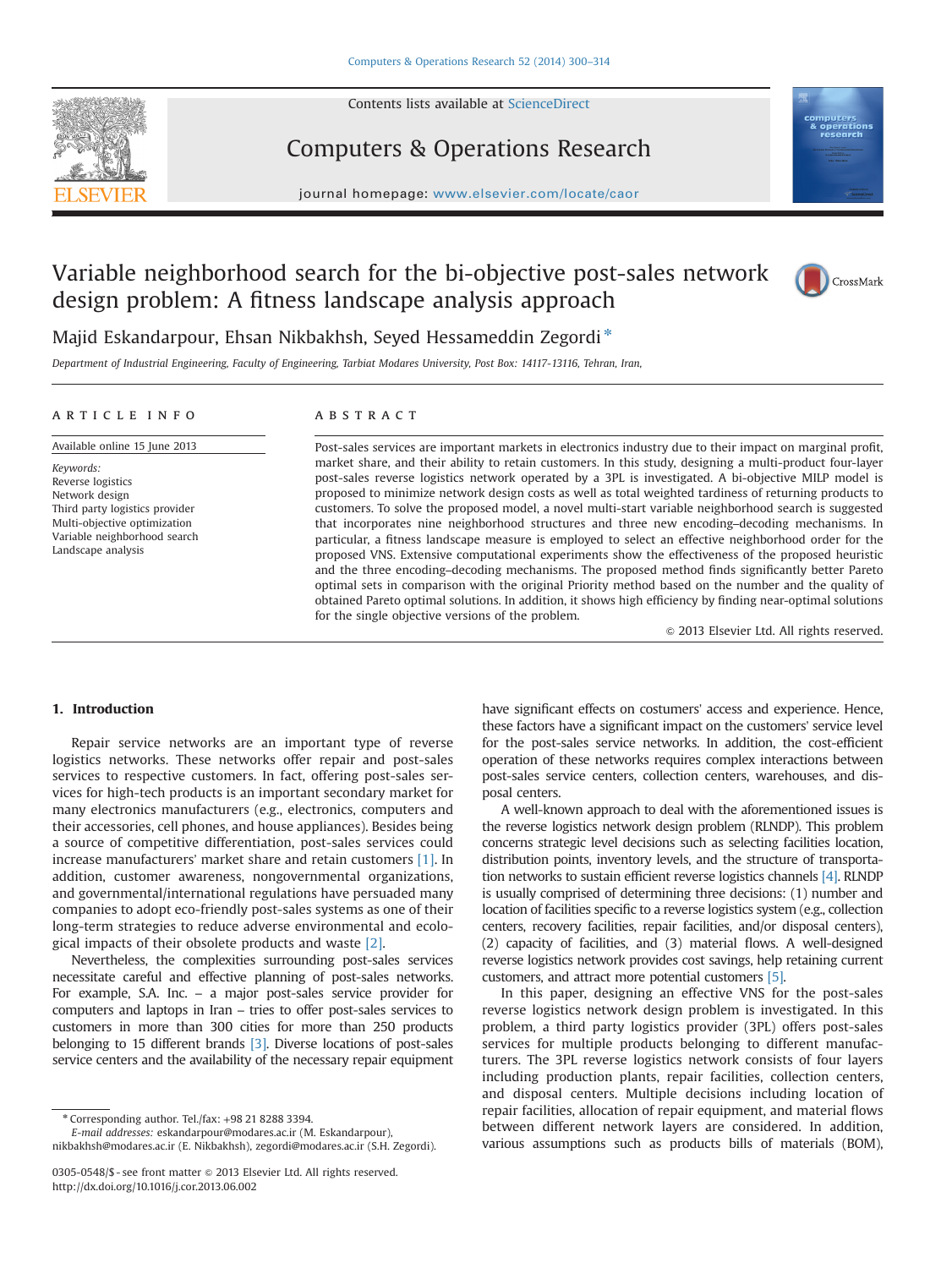replacing irreparable products with new products, limited capacity of production plants and repair facilities, and the limit on the maximum number of repair equipment assignable to each repair facility are considered. These assumptions are well matched with characteristics of post-sales service providers for electronics products. In fact, various electronics products of a specific manufacturer usually share relatively similar design schemes (e.g., TV, cell phone, tablet, and laptop), while the used components are different.

Considering the above discussion, a bi-objective mixed integer linear programming model and an effective multi-start variable neighborhood search are presented to tackle this problem. Along with considering nine different neighborhood structures, three new encoding–decoding mechanisms are implemented in the proposed heuristic to obtain better Pareto optimal (non-dominated) solutions. In addition, a fitness landscape analysis approach is employed to select an effective neighborhood order for the proposed VNS. To the best of our knowledge, as there is limited research on the application of VNS in designing supply chain networks [3,6], no fitness landscape analysis exists for these problems. Computational experiments confirm the proposed method effectiveness to solve both the single objective and bi-objective versions of the research problem.

This paper is organized as follows. First, a survey of recent relevant studies is given in Section 2. In Section 3, the research problem under study is defined and discussed in detail. A new mathematical model for the bi-objective post-sales closed-loop reverse logistics network design problem is presented in Section 4. In Section 5, a new variable neighborhood search algorithm is proposed to solve the research problem. Specifically, the encoding–decoding methods for the single objective and bi-objective versions of the research problem are discussed in Sections 5.1 and 5.2. Then, VNS neighborhood structures and the outline of the proposed heuristic are described in Sections 5.3 and 5.4, respectively. The extensive computational experiments for designing and evaluating the proposed heuristic method are discussed in Section 6. Finally, the paper conclusion and some of its possible future research directions are given in Section 7.

#### 2. Literature review

In this section, recent advances in reverse logistics network design and their closely related problems (i.e., integrated forward/ reverse supply chain network design problems) are reviewed. A recent review of network design problems in the reverse logistics and the closed-loop supply chain literature is given in [7].

Broadly speaking, reverse logistics networks could be categorized into four categories as follows [8]:

#### 2.1. Directly reusable network

In this type of network, returned products or objects may be reused as new products or transportation equipment readily or with minor reprocessing. Limited studies on these networks include [9,10]. Lu et al. [10] considered this setting within the simple plant location problem and tackled it using a Lagrangian heuristic. Lee and Dong [9] proposed a two-stage decomposition heuristic based on location–allocation and network flow problems for locating hybrid distribution–collection facilities and determining material flows.

#### 2.2. Remanufacturing network

Remanufacturing networks try to recover returned products and their components as inputs for remanufacturing processes. These networks are one of the most studied types of reverse logistics networks. Listes [11] presented a stochastic model for a

single echelon supply chain network design problem with forward and reverse flows. Different scenarios represented uncertainty of demand and products rate of return. A branch-and-cut algorithm was developed to maximize the chain profit. Lu and Bostel [8] proposed a Lagrangian heuristic to solve an integrated four-layer model for forward/reverse flows for a supply chain with remanufacturing operations. Demirel and Gökçen [12] presented an integrated remanufacturing reverse logistics network design model and solved via CPLEX. Sasikumar et al. [13] developed a dynamic 7-layer model to maximize profits of a truck tire remanufacturing network and solved it via LINGO. Finally, Pishvaee et al. [14] proposed a bi-objective memetic algorithm for designing a five-layer integrated reverse/forward supply chain network with hybrid facilities (responsible for distribution, collection, and inspection). The considered objectives are minimizing supply chain total costs and maximizing responsiveness.

#### 2.3. Repair service network

Similar to the directly reusable network, repair services and post-sales networks have attracted limited attention. Du and Evans [15] proposed a hybrid scatter search algorithm based on the dual simplex and  $\varepsilon$ -constraint methods to design a 3PL's postsales reverse logistics network consisting of collection centers, repair facilities, and production plants. Their proposed heuristic tried to minimize the total costs and the total tardiness of returning products back to collection centers for the network. Later, Zegordi et al. [16] and Nikbakhsh et al. [17] extended this problem to consider disposal centers and interval uncertainty of demand, respectively. Rappold and Roo [18] proposed a noniterative two-stage approximation approach for locating repair facilities and determining inventory and capacity decisions in a single-echelon service part supply chain with stochastic demand. Finally, Eskandarpour et al. [3] considered a five-layer post-sales network for repairing components of returned products. They proposed a parallel VNS heuristic to find Pareto optimal solutions of three objectives, namely total fixed and variable costs, total tardiness, and environmental pollution.

#### 2.4. Recycling network

Another widely studied reverse logistics network type is the recycling network, which tries to recycle raw material from returned products. Listeş and Dekker [19] developed a two-stage stochastic programming model to design a three-layer reverse logistics network with stochastic demand and supply. de Figueiredo and Mayerle [20] considered a three-layer reverse logistics network design problem integrated with pricing of financial incentives. To maximize the number of collected products, a three-stage hybrid heuristic was proposed. Lee and Dong [21] proposed a hybrid simulated annealing based on the sample average approximation method to design a dynamic reverse logistics network. In another study, Wang and Hsu [22] proposed an integrated model for designing a five-layer closedloop supply chain and solved it via a genetic algorithm based on a spanning tree structure. Pishvaee et al. [23] proposed a simulated annealing for designing a four-layer reverse logistics network. Kara and Önüt [24] studied a case of paper recycling in Turkey and proposed two mathematical models based on stochastic programming and robust optimization. Finally, Vahdani et al. [25] proposed a hybrid methodology based on robust optimization, queuing theory, and fuzzy multi-objective programming to design a reliable integrated forward/ reverse logistics network with collection and recycling facilities.

In addition to the above studies, some studies have considered two or more recovery processes, including Jayaraman et al. [26], Sayed et al. [27], Mutha and Pokharel [28], Alumur et al. [29], and Dat et al. [30]. Finally, few studies have considered no particular